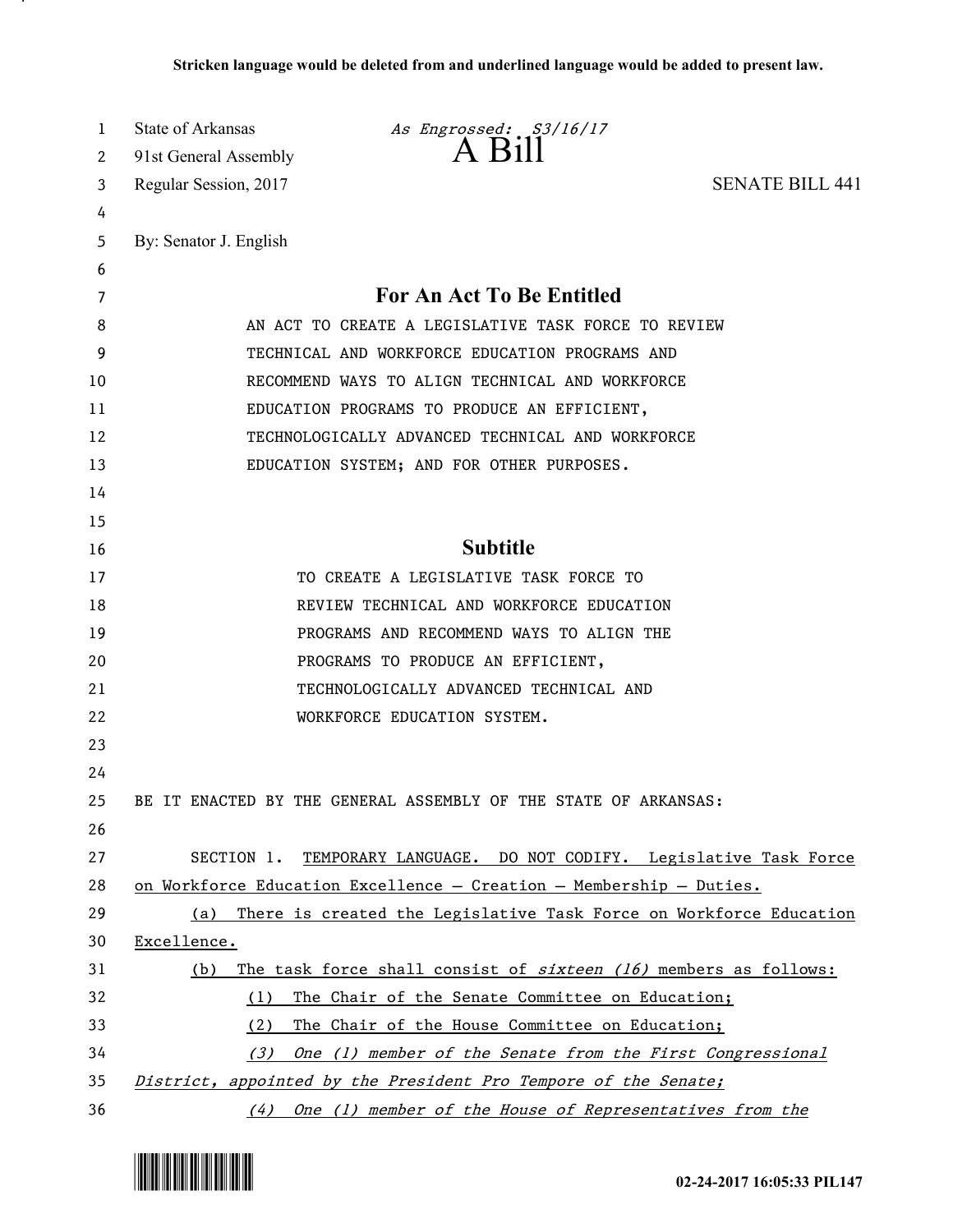As Engrossed: S3/16/17 SB441

| 1  | First Congressional District, appointed by the Speaker of the House of      |
|----|-----------------------------------------------------------------------------|
| 2  | Representatives;                                                            |
| 3  | (5) One (1) member of the Senate from the Second Congressional              |
| 4  | District, appointed by the President Pro Tempore of the Senate;             |
| 5  | (6) One (1) member of the House of Representatives from the                 |
| 6  | Second Congressional District, appointed by the Speaker of the House of     |
| 7  | Representatives;                                                            |
| 8  | (7) One (1) member of the Senate from the Third Congressional               |
| 9  | District, appointed by the President Pro Tempore of the Senate;             |
| 10 | (8) One (1) member of the House of Representatives from the                 |
| 11 | Third Congressional District, appointed by the Speaker of the House of      |
| 12 | Representatives;                                                            |
| 13 | (9) One (1) member of the Senate from the Fourth Congressional              |
| 14 | District, appointed by the President Pro Tempore of the Senate;             |
| 15 | (10) One (1) member of the House of Representatives from the                |
| 16 | Fourth Congressional District, appointed by the Speaker of the House of     |
| 17 | Representatives; and                                                        |
| 18 | (11) Six (6) members recommended by the Arkansas State Chamber              |
| 19 | of Commerce who represent industry in Arkansas.                             |
| 20 | $(c)(1)(A)$ The Chair of the Senate Committee on Education shall call       |
| 21 | the first meeting of the task force within sixty (60) days of the effective |
| 22 | date of this act and shall serve as the chair of the task force.            |
| 23 | The Chair of the House Committee on Education shall<br>(B)                  |
| 24 | serve as the vice-chair of the task force.                                  |
| 25 | (2) At the first meeting of task force, the members of the task             |
| 26 | force shall elect from its membership other officers as needed for the      |
| 27 | transaction of business.                                                    |
| 28 | $(3)(A)$ The task force shall conduct its meetings at the State             |
| 29 | Capitol Building or another site selected by the chair.                     |
| 30 | (B) Meetings of the task force shall be held at least one                   |
| 31 | (1) time every three (3) months but may occur more often at the call of the |
| 32 | chair.                                                                      |
| 33 | The task force shall establish rules and procedures for<br>(4)              |
| 34 | conducting business.                                                        |
| 35 | (5) If a vacancy occurs on the task force, the vacancy shall be             |
| 36 | filled in the same manner as the original appointment.                      |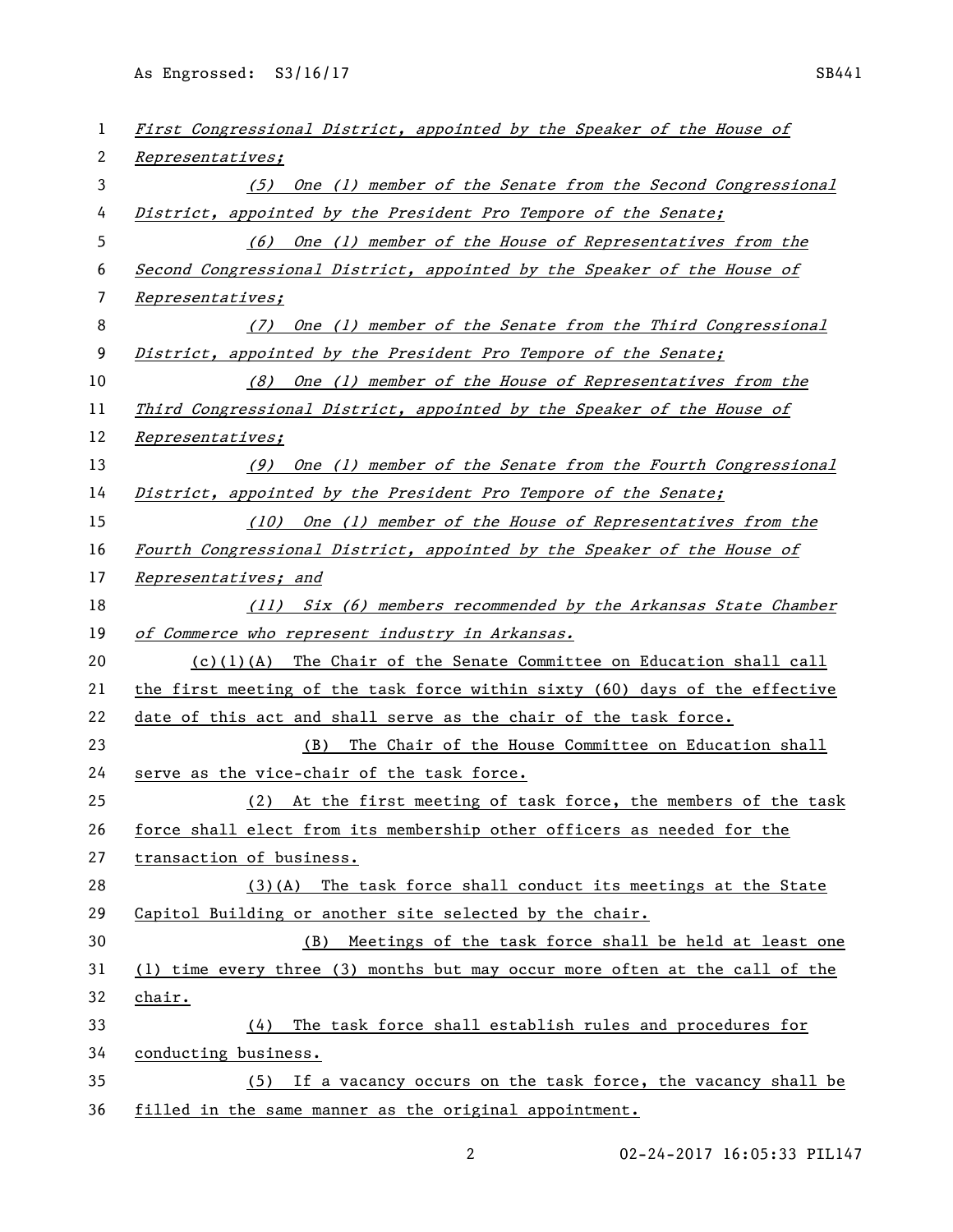| 1  | $(6)(A)$ Legislative members of the task force shall be paid per            |
|----|-----------------------------------------------------------------------------|
| 2  | diem and mileage as authorized by law for attendance at meetings of interim |
| 3  | committees of the General Assembly.                                         |
| 4  | Non-legislative members of the task force shall serve<br>(B)                |
| 5  | without compensation but may receive reimbursement under $\S$ 25-16-902.    |
| 6  | (7)(A) A majority of the members of the task force shall                    |
| 7  | constitute a quorum for transacting business.                               |
| 8  | No action may be taken by the task force except by a<br>(B)                 |
| 9  | majority vote at a meeting at which a quorum is present.                    |
| 10 | (8)<br>The task force may expend funds and resources in carrying            |
| 11 | out its purpose and responsibilities that are appropriated or funded by the |
| 12 | General Assembly or a third party.                                          |
| 13 | The Bureau of Legislative Research shall provide staff for<br>(9)           |
| 14 | the task force.                                                             |
| 15 | $(d)(1)$ The task force shall review and research ways to improve career    |
| 16 | and technical education programs and workforce development programs and to  |
| 17 | align career and technical education programs and workforce development     |
| 18 | programs to achieve a positive economic impact on the State of Arkansas.    |
| 19 | The task force shall:<br>(2)                                                |
| 20 | (A) Review the current structure, fiscal performance,                       |
| 21 | compliance, and outcomes of the career and technical education programs and |
| 22 | workforce development programs offered through:                             |
| 23 | (i) High schools;                                                           |
| 24 | Secondary vocational area centers, as defined<br>(ii)                       |
| 25 | in $\S$ 6-20-2303;                                                          |
| 26 | Two-year institutions of higher education;<br>(iii)                         |
| 27 | Four-year institutions of higher education;<br>(iy)                         |
| 28 | The Department of Career Education;<br>(v)                                  |
| 29 | The Department of Workforce Services;<br>(vi)                               |
| 30 | (vii)<br>Apprenticeship schools, offices, and programs,                     |
| 31 | including at the Department of Labor, Department of Career Education,       |
| 32 | Department of Workforce Services, Department of Human Services, and other   |
| 33 | apprenticeship schools receiving public funds; and                          |
| 34 | (viii) Other agencies or organizations that offer                           |
| 35 | career and technical education programs or workforce development programs;  |
| 36 | Review the workforce needs of the state now and in the<br>(B)               |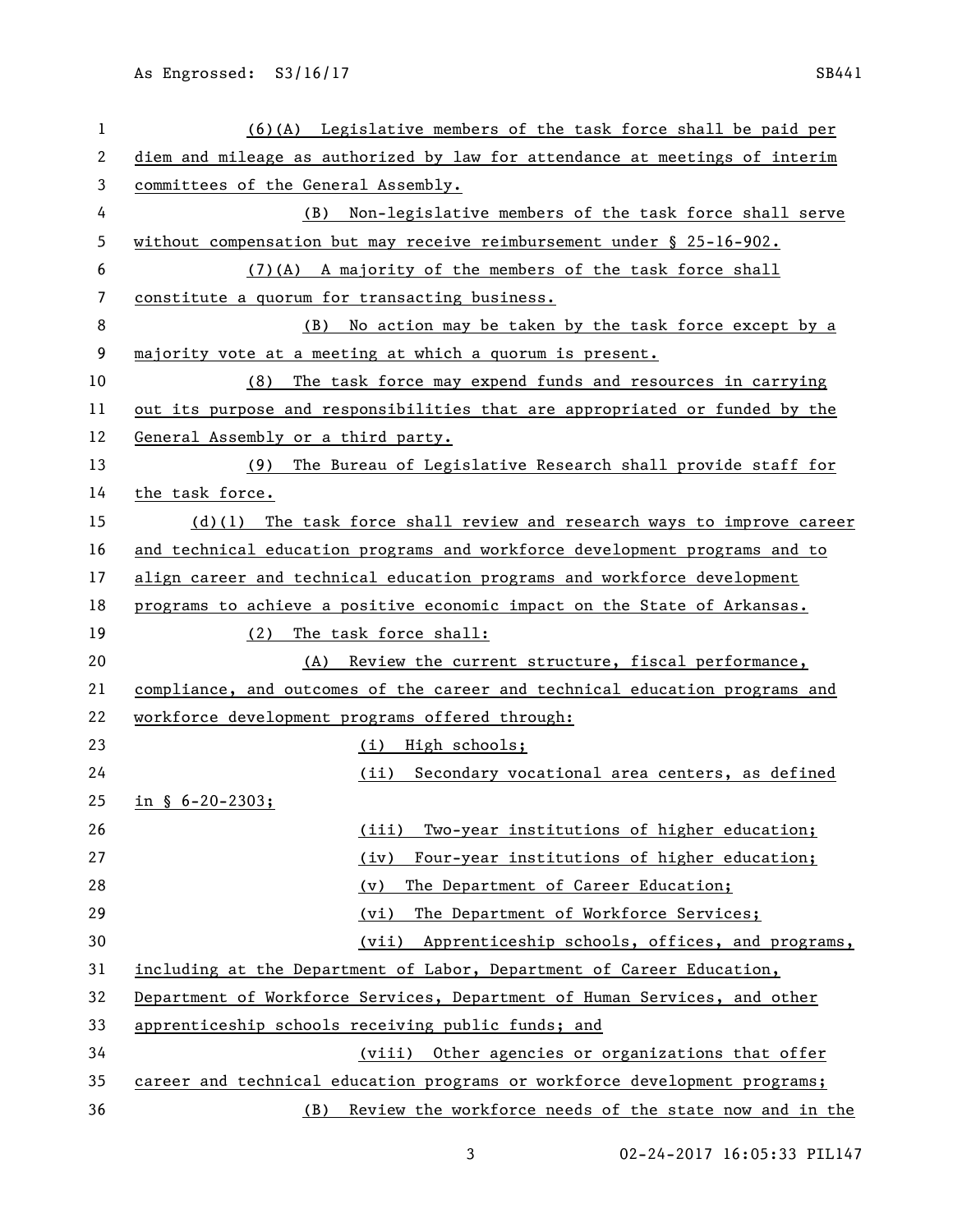| 1  | future;                                                                       |
|----|-------------------------------------------------------------------------------|
| 2  | Recommend strategies to meet the workforce needs of<br>(C)                    |
| 3  | the state;                                                                    |
| 4  | Research and recommend ways to improve the delivery of<br>(D)                 |
| 5  | career and technical education programs and workforce development programs;   |
| 6  | (E)<br>Research and recommend strategies to align the career                  |
| 7  | and technical education programs and workforce development programs;          |
| 8  | (F)<br>Research and recommend strategies that:                                |
| 9  | (i) Reduce skill shortages;                                                   |
| 10 | Enhance the state's economic growth;<br>(ii)                                  |
| 11 | (iii) Meet industry demands;                                                  |
| 12 | Improve fiscal and operational consistency and<br>(iv)                        |
| 13 | efficiency as it relates to career and technical education among statewide    |
| 14 | high schools, secondary vocational area centers, apprenticeship programs, and |
| 15 | two-year state-supported institutions of higher education;                    |
| 16 | (v) Create alignment among educational and career                             |
| 17 | pathways, concurrent credit opportunities, apprenticeship credits for         |
| 18 | relevant secondary and college courses, and work-based learning opportunities |
| 19 | for students transitioning among high schools, secondary vocational area      |
| 20 | centers, apprenticeship programs, two-year state-supported institutions of    |
| 21 | higher education, and employment;                                             |
| 22 | (vi) Identify and overcome barriers to improve                                |
| 23 | career and technical education programs and workforce development programs    |
| 24 | and to align career and technical education programs and workforce            |
| 25 | development programs to achieve a positive economic impact on the State of    |
| 26 | Arkansas, including without limitation:                                       |
| 27 | Any limitations on work-based learning<br>(a)                                 |
| 28 | opportunities for high school and college students;                           |
| 29 | (b) A lack of career-centric, outcome-based                                   |
| 30 | incentives at all levels of education;                                        |
| 31 | (c) The gap between education requirements and                                |
| 32 | employer and labor market needs; and                                          |
| 33 | The lack of strategic alignment and<br>(d)                                    |
| 34 | collaboration among the similarly motivated workforce and education programs  |
| 35 | of agencies, school districts, and institutions of higher education; and      |
| 36 | (vii) Provide access to high-quality, globally                                |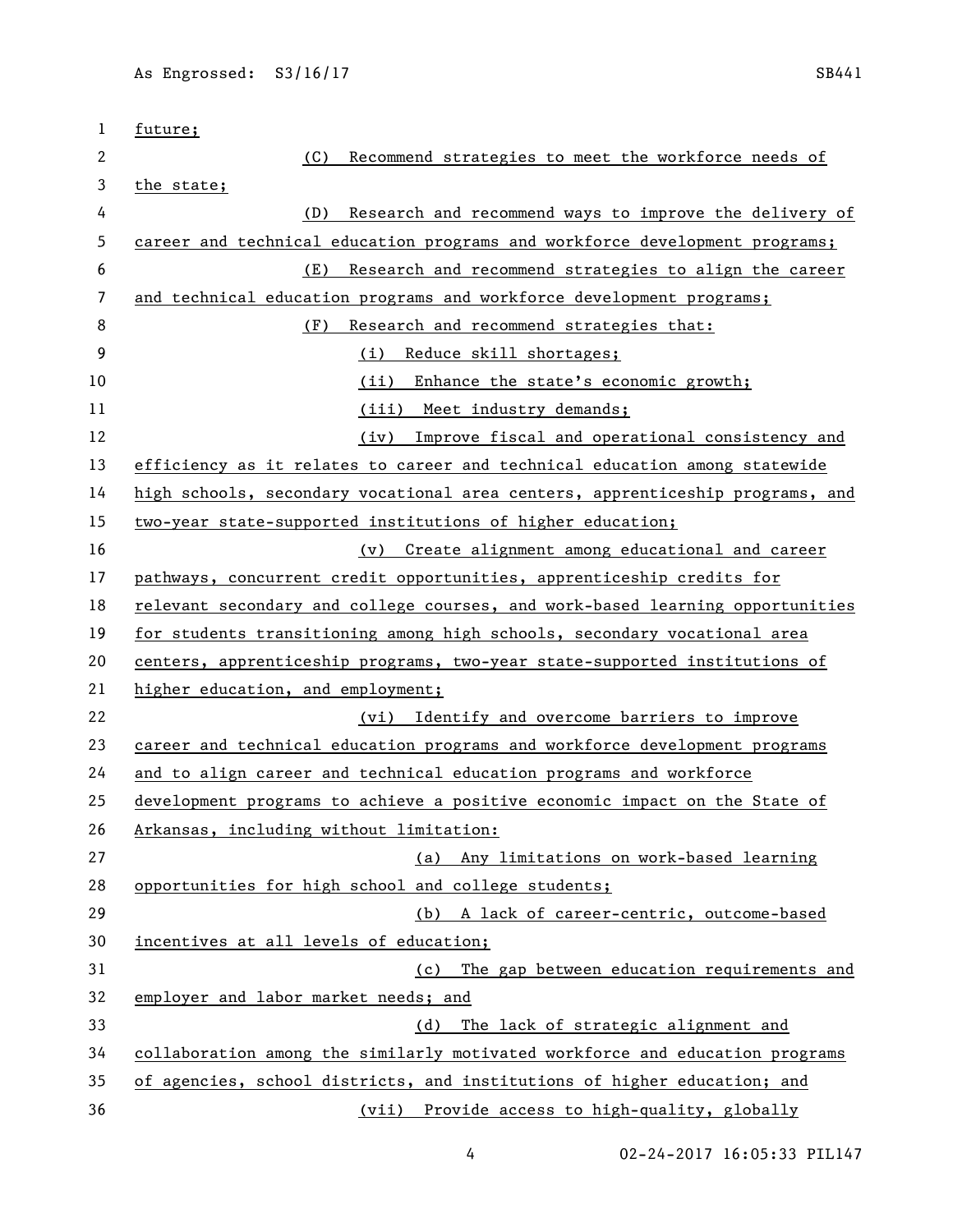As Engrossed: S3/16/17 SB441

| 1  | competitive career and technical education programs and workforce development |
|----|-------------------------------------------------------------------------------|
| 2  | programs;                                                                     |
| 3  | (G)<br>Review best practices among other states;                              |
| 4  | Review regional, prioritized occupations and skills<br>(H)                    |
| 5  | needed by using the priorities and regions defined by each local workforce    |
| 6  | development board under the Arkansas Workforce Innovation and Opportunity     |
| 7  | Act, § 15-4-3701 et seq., as a starting point, which shall drive program and  |
| 8  | funding priorities for the entities, pathways, curricula, training, and       |
| 9  | credit opportunities;                                                         |
| 10 | Review methods to create and implement a statewide<br>(I)                     |
| 11 | plan for promotion and recruitment of talent to opportunities in the highest  |
| 12 | priority occupations;                                                         |
| 13 | (J)<br>Review ways to reduce duplication of effort and                        |
| 14 | achieve alignment and collaboration in improving career and technical         |
| 15 | education programs and workforce development programs and aligning career and |
| 16 | technical education programs and workforce development programs to achieve a  |
| 17 | positive economic impact on the State of Arkansas;                            |
| 18 | (K)<br>Engage the following:                                                  |
| 19 | (i) Local workforce development committees under the                          |
| 20 | Arkansas Workforce Innovation and Opportunity Act, § 15-4-3701 et seq.;       |
| 21 | Arkansas Economic Development Commission;<br>(ii)                             |
| 22 | (iii) Department of Workforce Services;                                       |
| 23 | Department of Higher Education;<br>(iv)                                       |
| 24 | Department of Education;<br>(v)                                               |
| 25 | Department of Career Education;<br>(vi)                                       |
| 26 | (vii) Administrators of two-year state-supported                              |
| 27 | institutions of higher education;                                             |
| 28 | (viii)<br>Arkansas Community Colleges;                                        |
| 29 | Association of Arkansas Development<br>(ix)                                   |
| 30 | Organizations;                                                                |
| 31 | Arkansas Association of Education<br>(x)                                      |
| 32 | Administrators;                                                               |
| 33 | Secondary vocational area center directors; and<br>(xi)                       |
| 34 | Public school district superintendents; and<br>(xii)                          |
| 35 | Review methods to create and adopt an inter-agency<br>(L)                     |
| 36 | data and information sharing plan that includes accounting for necessary      |